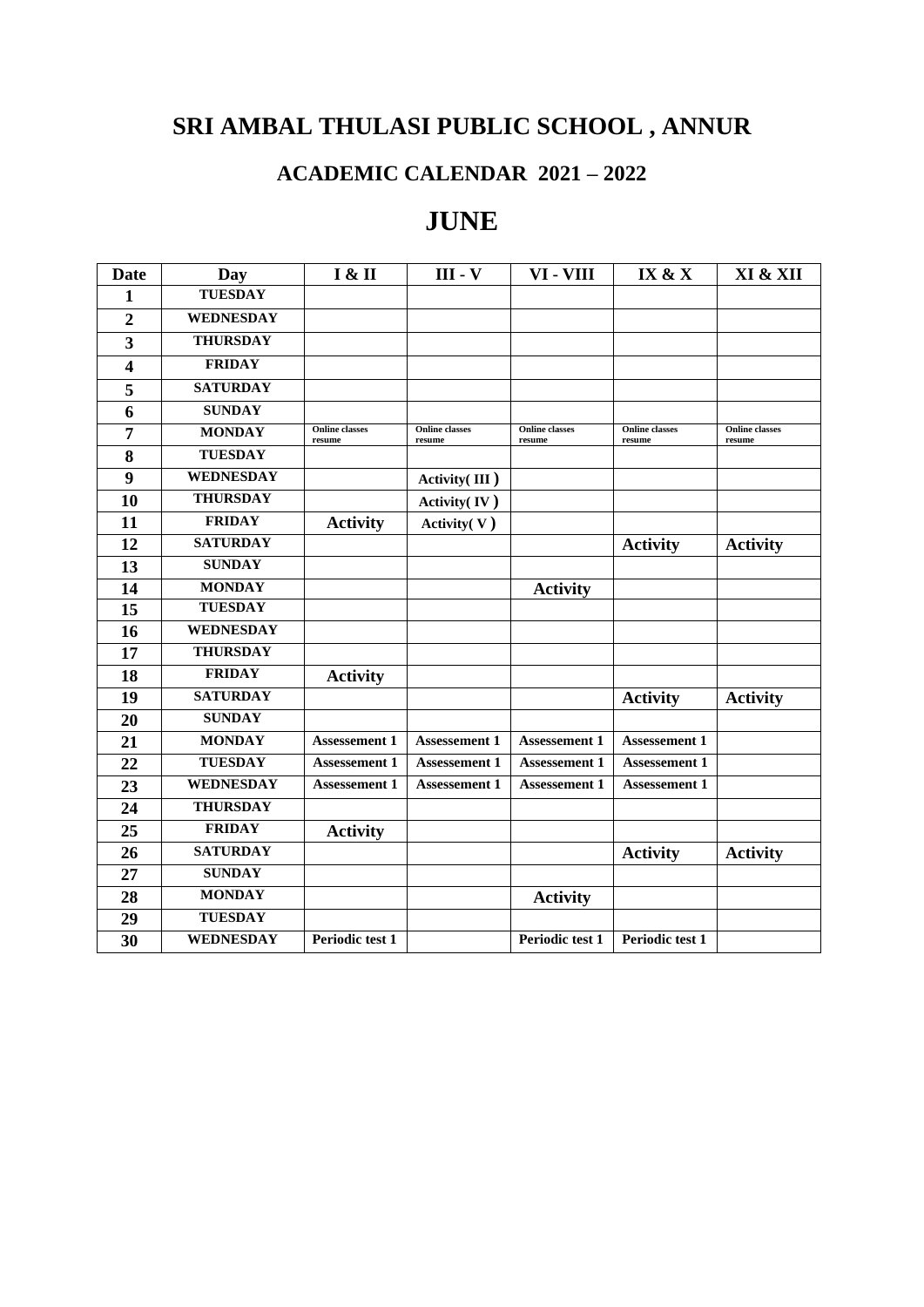## **JULY**

| <b>Date</b>             | Day              | I & II               | $III - V$            | VI - VIII            | IX & X               | XI & XII        |
|-------------------------|------------------|----------------------|----------------------|----------------------|----------------------|-----------------|
| 1                       | <b>THURSDAY</b>  | Periodic test 1      |                      | Periodic test 1      | Periodic test 1      | Unit test 1     |
| $\overline{2}$          | <b>FRIDAY</b>    | Periodic test 1      | Periodic test 1      | Periodic test 1      | Periodic test 1      | Unit test 1     |
| $\overline{\mathbf{3}}$ | <b>SATURDAY</b>  |                      |                      |                      |                      |                 |
| $\overline{\mathbf{4}}$ | <b>SUNDAY</b>    |                      |                      |                      |                      |                 |
| 5                       | <b>MONDAY</b>    | Periodic test 1      | Periodic test 1      | Periodic test 1      | Periodic test 1      | Unit test 1     |
| 6                       | <b>TUESDAY</b>   | Periodic test 1      | Periodic test 1      | Periodic test 1      | Periodic test 1      | Unit test 1     |
| 7                       | <b>WEDNESDAY</b> |                      | Periodic test 1      | Periodic test 1      | Periodic test 1      | Unit test 1     |
| 8                       | <b>THURSDAY</b>  |                      | Periodic test 1      | Periodic test 1      |                      |                 |
| 9                       | <b>FRIDAY</b>    | <b>Activity</b>      | Periodic test 1      |                      |                      |                 |
| 10                      | <b>SATURDAY</b>  |                      |                      |                      | <b>Activity</b>      | <b>Activity</b> |
| 11                      | <b>SUNDAY</b>    |                      |                      |                      |                      |                 |
| 12                      | <b>MONDAY</b>    |                      |                      | <b>Activity</b>      |                      |                 |
| 13                      | <b>TUESDAY</b>   |                      |                      |                      |                      |                 |
| 14                      | <b>WEDNESDAY</b> |                      | Activity(III)        |                      |                      |                 |
| 15                      | <b>THURSDAY</b>  |                      | Activity(IV)         |                      |                      |                 |
| 16                      | <b>FRIDAY</b>    | <b>Activity</b>      | Activity $(V)$       |                      |                      |                 |
| 17                      | <b>SATURDAY</b>  |                      |                      |                      | <b>Activity</b>      | <b>Activity</b> |
| 18                      | <b>SUNDAY</b>    |                      |                      |                      |                      |                 |
| 19                      | <b>MONDAY</b>    |                      |                      | <b>Activity</b>      |                      |                 |
| 20                      | <b>TUESDAY</b>   |                      |                      |                      |                      |                 |
| 21                      | <b>WEDNESDAY</b> | <b>BAKRID</b>        | <b>BAKRID</b>        | <b>BAKRID</b>        | <b>BAKRID</b>        | <b>BAKRID</b>   |
| 22                      | <b>THURSDAY</b>  |                      |                      |                      |                      |                 |
| 23                      | <b>FRIDAY</b>    | <b>Activity</b>      |                      |                      |                      |                 |
| 24                      | <b>SATURDAY</b>  |                      |                      |                      |                      | <b>Activity</b> |
| $\overline{25}$         | <b>SUNDAY</b>    |                      |                      |                      |                      |                 |
| 26                      | <b>MONDAY</b>    | <b>Assessement 2</b> | <b>Assessement 2</b> | <b>Assessement 2</b> | <b>Assessement 2</b> |                 |
| 27                      | <b>TUESDAY</b>   | <b>Assessement 2</b> | <b>Assessement 2</b> | <b>Assessement 2</b> | <b>Assessement 2</b> |                 |
| 28                      | <b>WEDNESDAY</b> | <b>Assessement 2</b> | <b>Assessement 2</b> | <b>Assessement 2</b> | <b>Assessement 2</b> |                 |
| 29                      | <b>THURSDAY</b>  |                      |                      |                      |                      |                 |
| 30                      | <b>FRIDAY</b>    | <b>Activity</b>      |                      |                      |                      |                 |
| 31                      | <b>SATURDAY</b>  |                      |                      |                      |                      | <b>Activity</b> |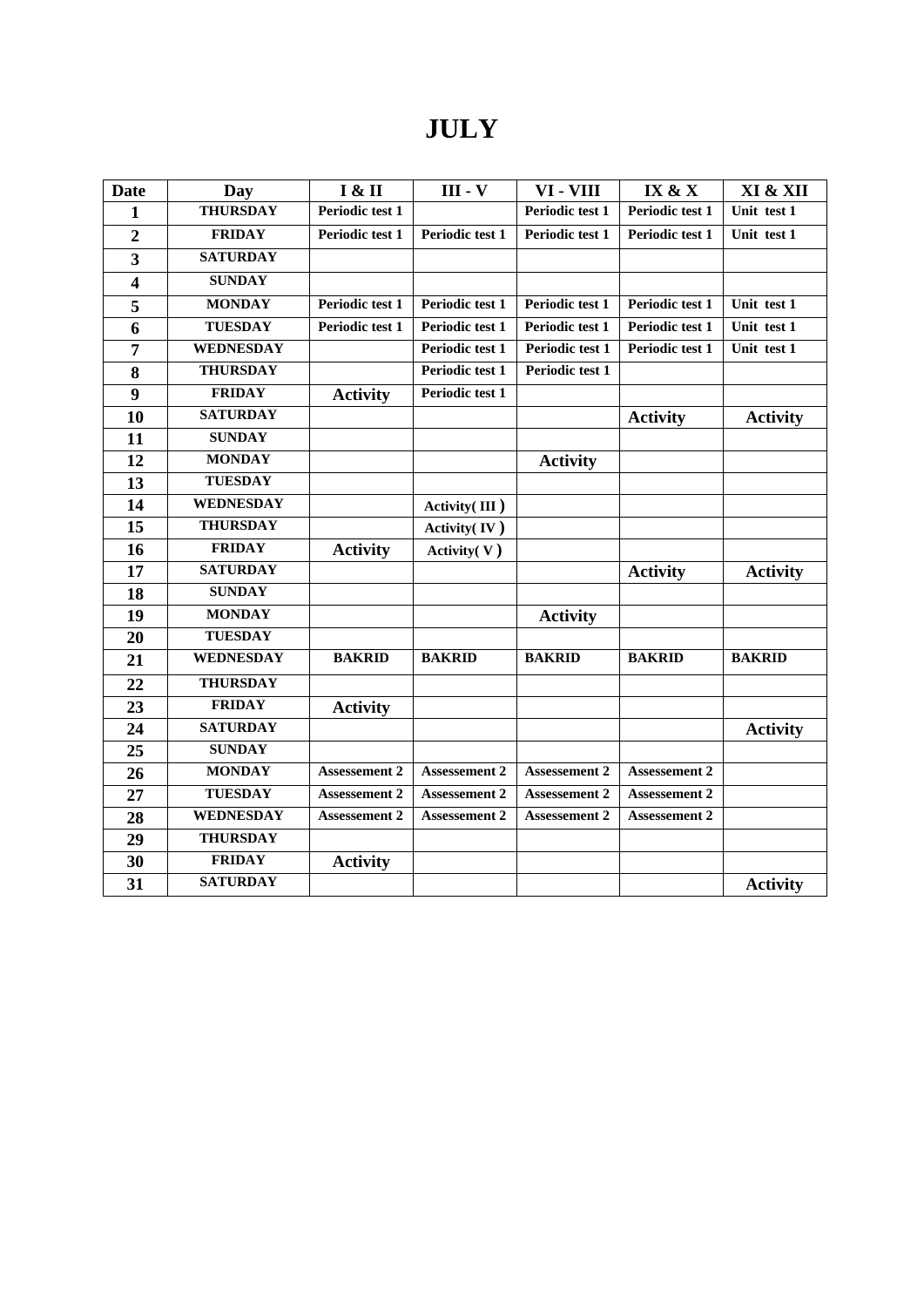# **AUGUST**

| Date                    | Day              | I & II                  | <b>III</b> - <b>V</b>   | VI - VIII               | IX & X                  | XI & XII                |
|-------------------------|------------------|-------------------------|-------------------------|-------------------------|-------------------------|-------------------------|
| 1                       | <b>SUNDAY</b>    |                         |                         |                         |                         |                         |
| $\overline{2}$          | <b>MONDAY</b>    |                         |                         | <b>Activity</b>         |                         | Unit test II            |
| $\overline{\mathbf{3}}$ | <b>TUESDAY</b>   |                         |                         |                         |                         | Unit test II            |
| 4                       | <b>WEDNESDAY</b> |                         | Activity(III)           |                         |                         | Unit test II            |
| 5                       | <b>THURSDAY</b>  |                         | Activity(IV)            |                         |                         | Unit test II            |
| 6                       | <b>FRIDAY</b>    | <b>Activity</b>         | Activity $(V)$          |                         |                         | Unit test II            |
| 7                       | <b>SATURDAY</b>  |                         |                         |                         | <b>Activity</b>         | <b>Activity</b>         |
| 8                       | <b>SUNDAY</b>    |                         |                         |                         |                         |                         |
| 9                       | <b>MONDAY</b>    |                         |                         | <b>Activity</b>         |                         |                         |
| 10                      | <b>TUESDAY</b>   |                         |                         |                         |                         |                         |
| 11                      | <b>WEDNESDAY</b> |                         | Activity $(III)$        |                         |                         |                         |
| 12                      | <b>THURSDAY</b>  |                         | Activity(IV)            |                         |                         |                         |
| 13                      | <b>FRIDAY</b>    | <b>Activity</b>         | Activity(V)             |                         |                         |                         |
| 14                      | <b>SATURDAY</b>  |                         |                         |                         | <b>Activity</b>         | <b>Activity</b>         |
| 15                      | <b>SUNDAY</b>    | <b>Independence Day</b> | <b>Independence Day</b> | <b>Independence Day</b> | <b>Independence Day</b> | <b>Independence Day</b> |
| 16                      | <b>MONDAY</b>    |                         |                         | <b>Activity</b>         |                         |                         |
| 17                      | <b>TUESDAY</b>   |                         |                         |                         |                         |                         |
| 18                      | <b>WEDNESDAY</b> |                         | Activity(III)           |                         |                         |                         |
| 19                      | <b>THURSDAY</b>  |                         | Activity(IV)            |                         |                         |                         |
| 20                      | <b>FRIDAY</b>    | <b>Activity</b>         | Activity(V)             |                         |                         |                         |
| 21                      | <b>SATURDAY</b>  |                         |                         |                         | <b>Activity</b>         | <b>Activity</b>         |
| 22                      | <b>SUNDAY</b>    |                         |                         |                         |                         |                         |
| 23                      | <b>MONDAY</b>    | Assessement 3           | <b>Assessement 3</b>    |                         |                         |                         |
| 24                      | <b>TUESDAY</b>   | <b>Assessement 3</b>    | Assessement 3           |                         |                         |                         |
| 25                      | <b>WEDNESDAY</b> | <b>Assessement 3</b>    | <b>Assessement 3</b>    | <b>Assessement 3</b>    | <b>Assessement 3</b>    |                         |
| 26                      | <b>THURSDAY</b>  |                         |                         | <b>Assessement 3</b>    | <b>Assessement 3</b>    |                         |
| 27                      | <b>FRIDAY</b>    | <b>Activity</b>         |                         | <b>Assessement 3</b>    | <b>Assessement 3</b>    |                         |
| 28                      | <b>SATURDAY</b>  |                         |                         |                         | <b>Activity</b>         | <b>Activity</b>         |
| 29                      | <b>SUNDAY</b>    |                         |                         |                         |                         |                         |
| 30                      | <b>MONDAY</b>    | Krishna jayanthi        | Krishna jayanthi        | Krishna jayanthi        | Krishna jayanthi        | Krishna jayanthi        |
| 31                      | <b>TUESDAY</b>   |                         |                         |                         |                         |                         |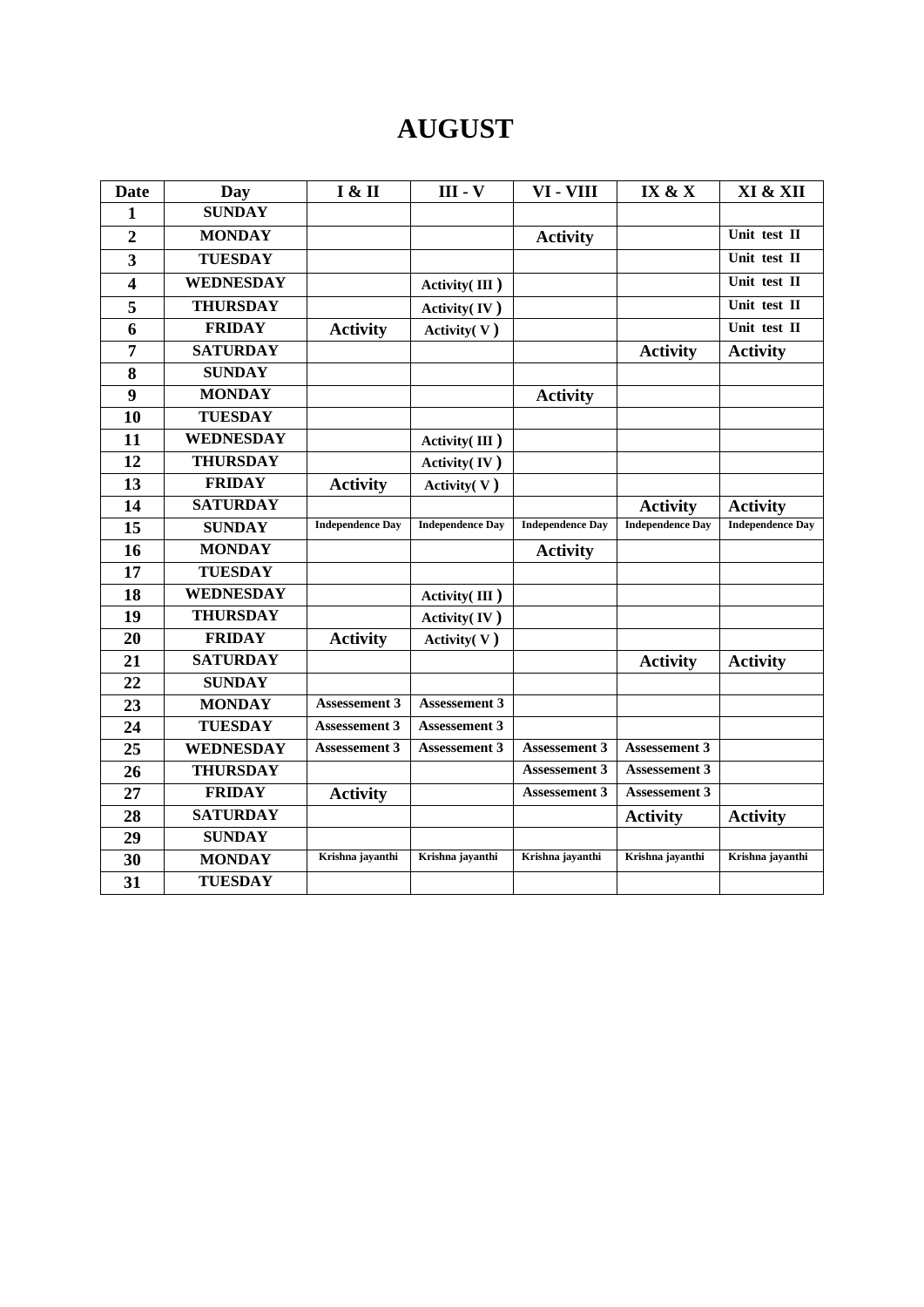#### **SEPTEMBER**

| <b>Date</b>    | Day              | I & II                  | <b>III</b> - <b>V</b>   | VI - VIII               | IX & X                  | XI & XII                |
|----------------|------------------|-------------------------|-------------------------|-------------------------|-------------------------|-------------------------|
| 1              | <b>WEDNESDAY</b> |                         | Activity(III)           |                         |                         | Unit test III           |
| $\overline{2}$ | <b>THURSDAY</b>  |                         | Activity $(IV)$         |                         |                         | Unit test III           |
| 3              | <b>FRIDAY</b>    | <b>Activity</b>         | Activity $(V)$          |                         |                         | Unit test III           |
| 4              | <b>SATURDAY</b>  |                         |                         |                         | <b>Activity</b>         | Unit test III           |
| 5              | <b>SUNDAY</b>    |                         |                         |                         |                         |                         |
| 6              | <b>MONDAY</b>    |                         |                         | <b>Activity</b>         |                         | Unit test III           |
| 7              | <b>TUESDAY</b>   |                         |                         |                         |                         |                         |
| 8              | <b>WEDNESDAY</b> |                         | $\ddotsc$               |                         |                         |                         |
| 9              | <b>THURSDAY</b>  |                         |                         |                         |                         |                         |
| 10             | <b>FRIDAY</b>    | Vinavagar<br>Chathurthi | Vinavagar<br>Chathurthi | Vinavagar<br>Chathurthi | Vinavagar<br>Chatuhrthi | Vinavagar<br>Chathurthi |
| 11             | <b>SATURDAY</b>  |                         |                         |                         | <b>Activity</b>         |                         |
| 12             | <b>SUNDAY</b>    |                         |                         |                         |                         |                         |
| 13             | <b>MONDAY</b>    |                         |                         | <b>Activity</b>         |                         |                         |
| 14             | <b>TUESDAY</b>   |                         |                         |                         |                         |                         |
| 15             | <b>WEDNESDAY</b> |                         | Activity(III)           |                         |                         |                         |
| 16             | <b>THURSDAY</b>  |                         | Activity $(IV)$         |                         |                         |                         |
| 17             | <b>FRIDAY</b>    | <b>Activity</b>         | Activity(V)             |                         |                         |                         |
| 18             | <b>SATURDAY</b>  |                         |                         |                         |                         |                         |
| 19             | <b>SUNDAY</b>    |                         |                         |                         |                         |                         |
| 20             | <b>MONDAY</b>    | Mid term tests          | Mid term tests          | Mid term tests          | Mid term tests          | Mid term tests          |
| 21             | <b>TUESDAY</b>   | Mid term tests          | Mid term tests          | Mid term tests          | Mid term tests          | Mid term tests          |
| 22             | <b>WEDNESDAY</b> | Mid term tests          | Mid term tests          | <b>Mid term tests</b>   | Mid term tests          | Mid term tests          |
| 23             | <b>THURSDAY</b>  | Mid term tests          | Mid term tests          | Mid term tests          | Mid term tests          | Mid term tests          |
| 24             | <b>FRIDAY</b>    | Mid term tests          | Mid term tests          | <b>Mid term tests</b>   | <b>Mid term tests</b>   | Mid term tests          |
| 25             | <b>SATURDAY</b>  | Mid term tests          | Mid term tests          | Mid term tests          | Mid term tests          | Mid term tests          |
| 26             | <b>SUNDAY</b>    |                         |                         |                         |                         |                         |
| 27             | <b>MONDAY</b>    |                         |                         |                         |                         |                         |
| 28             | <b>TUESDAY</b>   |                         |                         |                         |                         |                         |
| 29             | <b>WEDNESDAY</b> |                         |                         |                         |                         |                         |
| 30             | <b>THURSDAY</b>  |                         |                         |                         |                         |                         |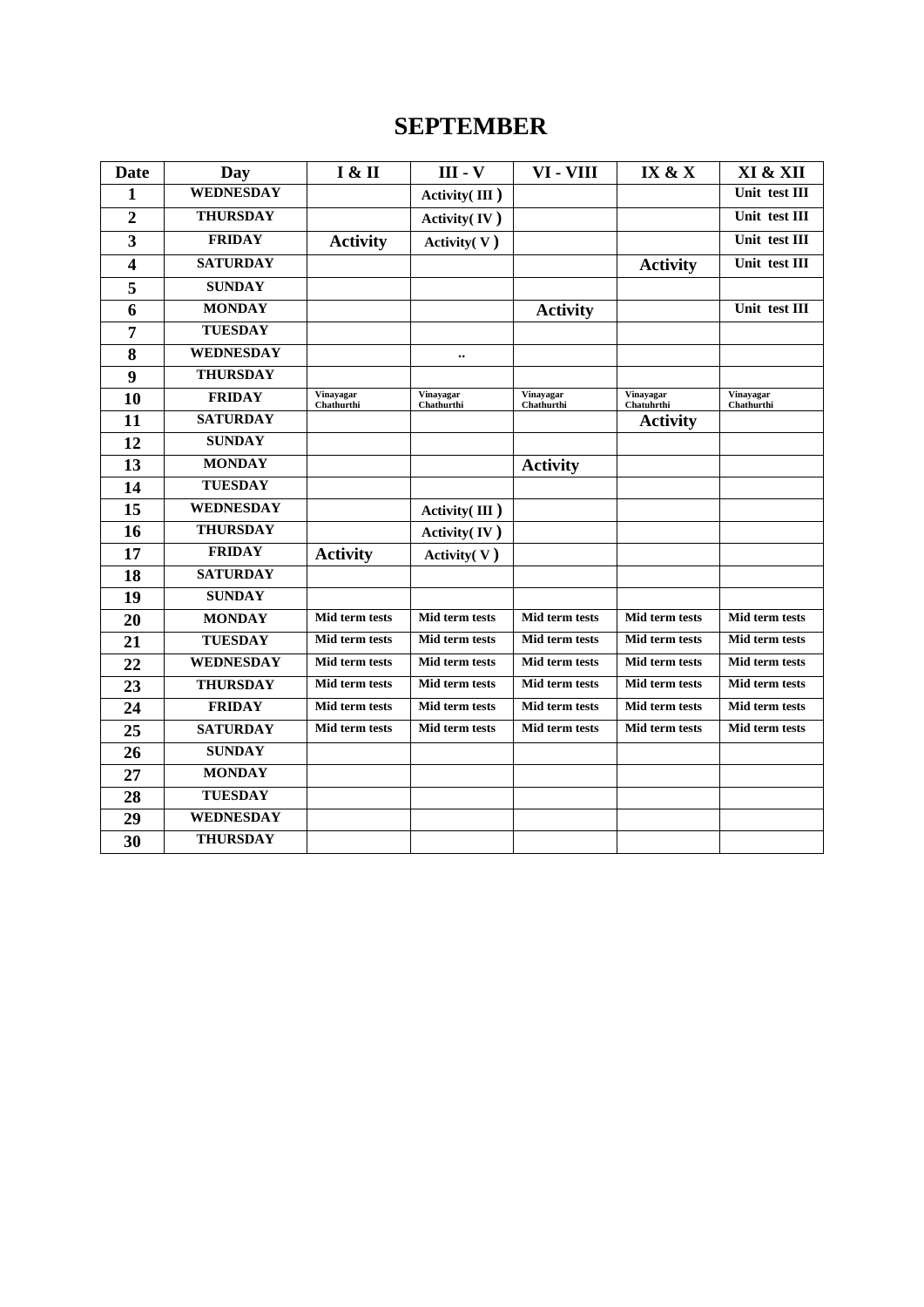### **OCTOBER**

| <b>Date</b>             | <b>Day</b>       | I & II          | <b>III</b> - <b>V</b> | VI - VIII | IX & X | XI & XII |
|-------------------------|------------------|-----------------|-----------------------|-----------|--------|----------|
| $\mathbf{1}$            | <b>FRIDAY</b>    | <b>Activity</b> |                       |           |        |          |
| $\overline{2}$          | <b>SATURDAY</b>  |                 |                       |           |        |          |
| $\overline{\mathbf{3}}$ | <b>SUNDAY</b>    |                 |                       |           |        |          |
| $\overline{\mathbf{4}}$ | <b>MONDAY</b>    |                 |                       |           |        |          |
| 5                       | <b>TUESDAY</b>   |                 |                       |           |        |          |
| 6                       | <b>WEDNESDAY</b> |                 |                       |           |        |          |
| $\overline{7}$          | <b>THURSDAY</b>  |                 |                       |           |        |          |
| 8                       | <b>FRIDAY</b>    | <b>Activity</b> |                       |           |        |          |
| 9                       | <b>SATURDAY</b>  |                 |                       |           |        |          |
| 10                      | <b>SUNDAY</b>    |                 |                       |           |        |          |
| 11                      | <b>MONDAY</b>    |                 |                       |           |        |          |
| 12                      | <b>TUESDAY</b>   |                 |                       |           |        |          |
| 13                      | <b>WEDNESDAY</b> |                 |                       |           |        |          |
| 14                      | <b>THURSDAY</b>  |                 |                       |           |        |          |
| 15                      | <b>FRIDAY</b>    | <b>Activity</b> |                       |           |        |          |
| 16                      | <b>SATURDAY</b>  |                 |                       |           |        |          |
| 17                      | <b>SUNDAY</b>    |                 |                       |           |        |          |
| 18                      | <b>MONDAY</b>    |                 |                       |           |        |          |
| 19                      | <b>TUESDAY</b>   |                 |                       |           |        |          |
| 20                      | <b>WEDNESDAY</b> |                 |                       |           |        |          |
| 21                      | <b>THURSDAY</b>  |                 |                       |           |        |          |
| 22                      | <b>FRIDAY</b>    |                 |                       |           |        |          |
| 23                      | <b>SATURDAY</b>  |                 |                       |           |        |          |
| 24                      | <b>SUNDAY</b>    |                 |                       |           |        |          |
| 25                      | <b>MONDAY</b>    |                 |                       |           |        |          |
| 26                      | <b>TUESDAY</b>   |                 |                       |           |        |          |
| 27                      | <b>WEDNESDAY</b> |                 |                       |           |        |          |
| 28                      | <b>THURSDAY</b>  |                 |                       |           |        |          |
| 29                      | <b>FRIDAY</b>    |                 |                       |           |        |          |
| 30                      | <b>SATURDAY</b>  |                 |                       |           |        |          |
| 31                      | <b>SUNDAY</b>    |                 |                       |           |        |          |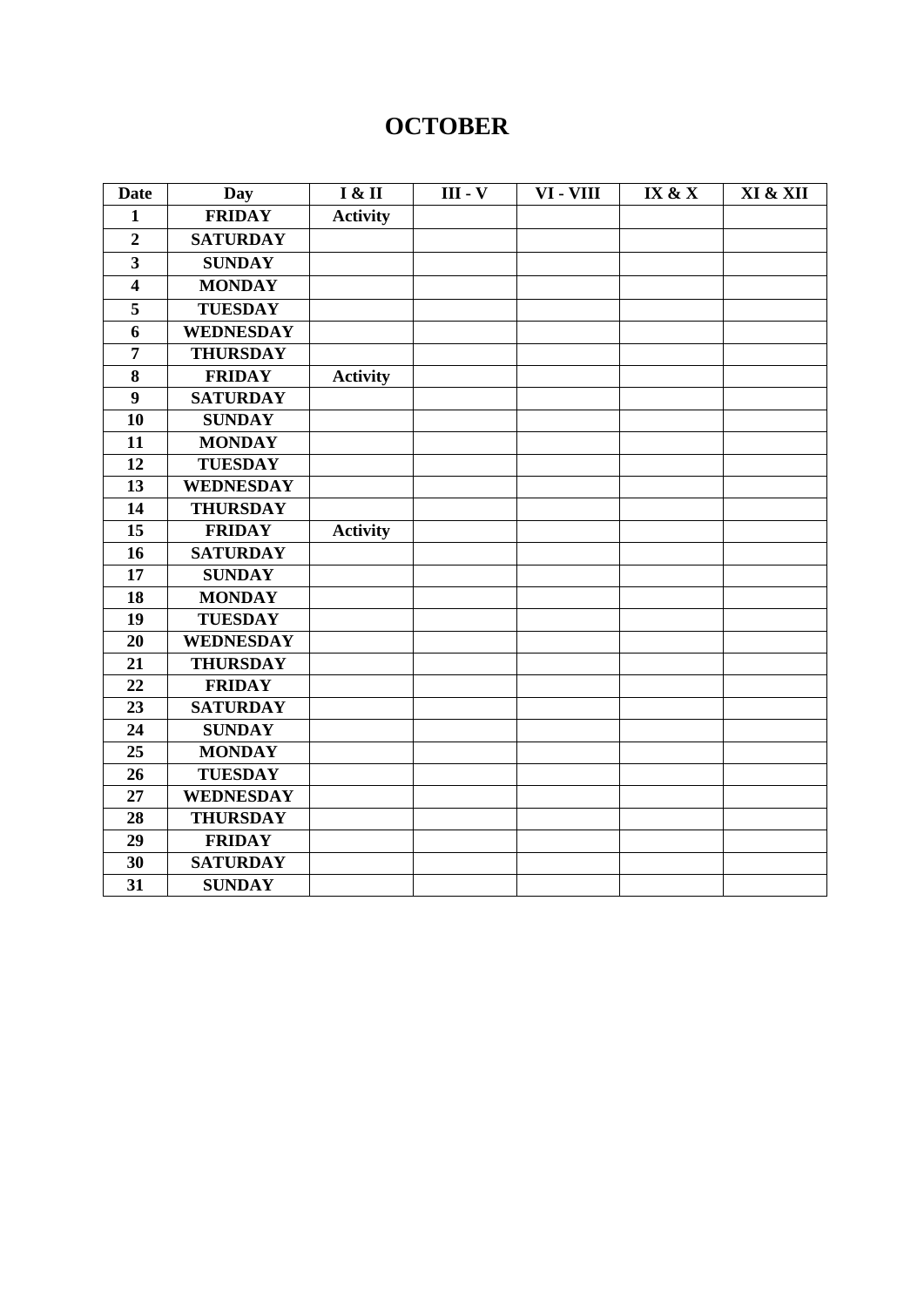#### **NOVEMBER**

| <b>Date</b>             | Day              | I & II | $III - V$ | VI - VIII | IX & X | XI & XII |
|-------------------------|------------------|--------|-----------|-----------|--------|----------|
| $\mathbf{1}$            | <b>MONDAY</b>    |        |           |           |        |          |
| $\boldsymbol{2}$        | <b>TUESDAY</b>   |        |           |           |        |          |
| $\overline{\mathbf{3}}$ | <b>WEDNESDAY</b> |        |           |           |        |          |
| $\overline{\mathbf{4}}$ | <b>THURSDAY</b>  |        |           |           |        |          |
| 5                       | <b>FRIDAY</b>    |        |           |           |        |          |
| 6                       | <b>SATURDAY</b>  |        |           |           |        |          |
| $\overline{7}$          | <b>SUNDAY</b>    |        |           |           |        |          |
| 8                       | <b>MONDAY</b>    |        |           |           |        |          |
| $\boldsymbol{9}$        | <b>TUESDAY</b>   |        |           |           |        |          |
| 10                      | <b>WEDNESDAY</b> |        |           |           |        |          |
| 11                      | <b>THURSDAY</b>  |        |           |           |        |          |
| 12                      | <b>FRIDAY</b>    |        |           |           |        |          |
| 13                      | <b>SATURDAY</b>  |        |           |           |        |          |
| 14                      | <b>SUNDAY</b>    |        |           |           |        |          |
| 15                      | <b>MONDAY</b>    |        |           |           |        |          |
| 16                      | <b>TUESDAY</b>   |        |           |           |        |          |
| 17                      | <b>WEDNESDAY</b> |        |           |           |        |          |
| 18                      | <b>THURSDAY</b>  |        |           |           |        |          |
| 19                      | <b>FRIDAY</b>    |        |           |           |        |          |
| 20                      | <b>SATURDAY</b>  |        |           |           |        |          |
| 21                      | <b>SUNDAY</b>    |        |           |           |        |          |
| 22                      | <b>MONDAY</b>    |        |           |           |        |          |
| 23                      | <b>TUESDAY</b>   |        |           |           |        |          |
| 24                      | <b>WEDNESDAY</b> |        |           |           |        |          |
| 25                      | <b>THURSDAY</b>  |        |           |           |        |          |
| 26                      | <b>FRIDAY</b>    |        |           |           |        |          |
| 27                      | <b>SATURDAY</b>  |        |           |           |        |          |
| 28                      | <b>SUNDAY</b>    |        |           |           |        |          |
| 29                      | <b>MONDAY</b>    |        |           |           |        |          |
| 30                      | <b>TUESDAY</b>   |        |           |           |        |          |
| 31                      | <b>WEDNESDAY</b> |        |           |           |        |          |